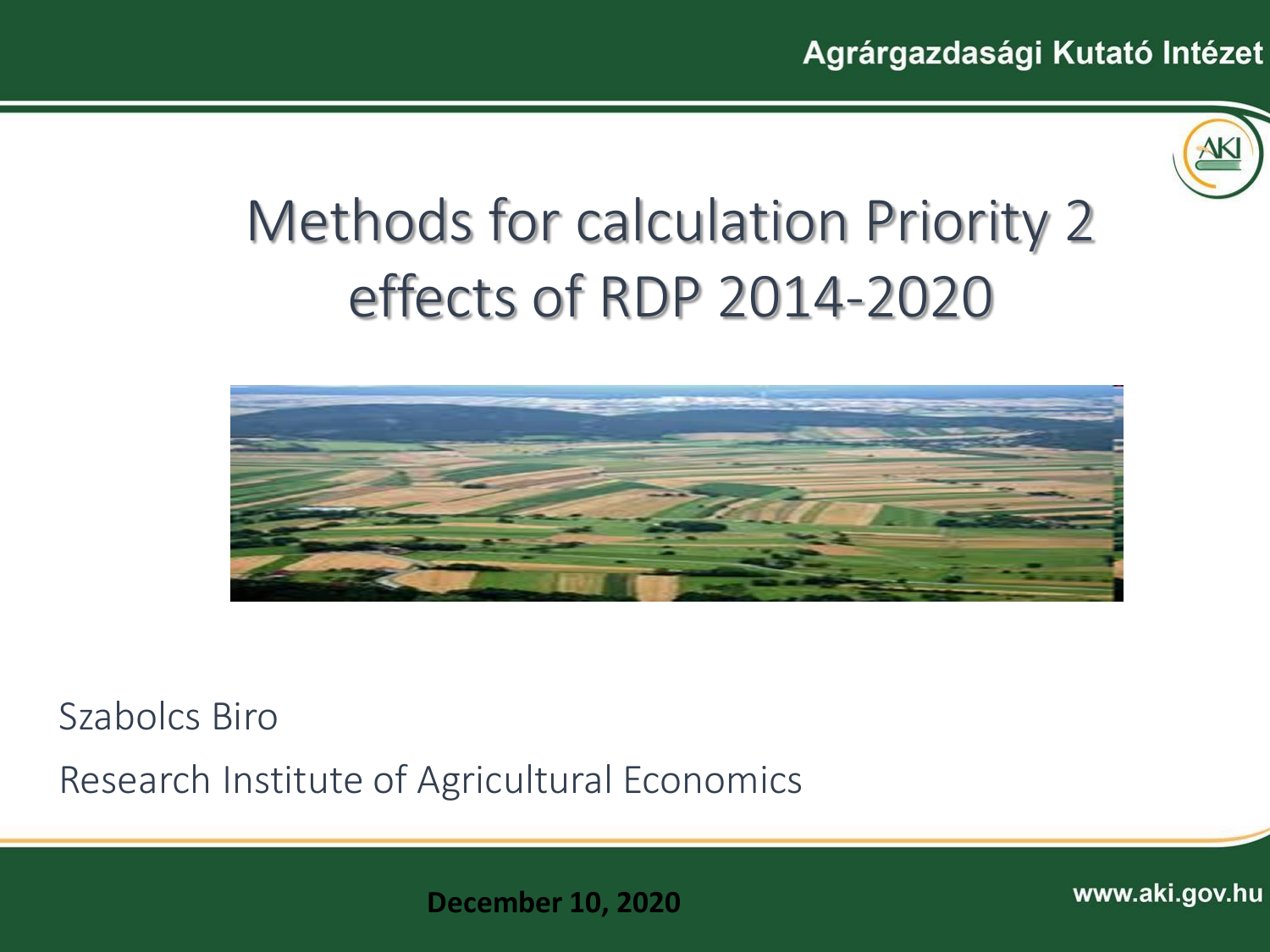# What will it be about?

- Background
- Main evaluation elements and methods used
- Results
- Conclusions
- Recommendations

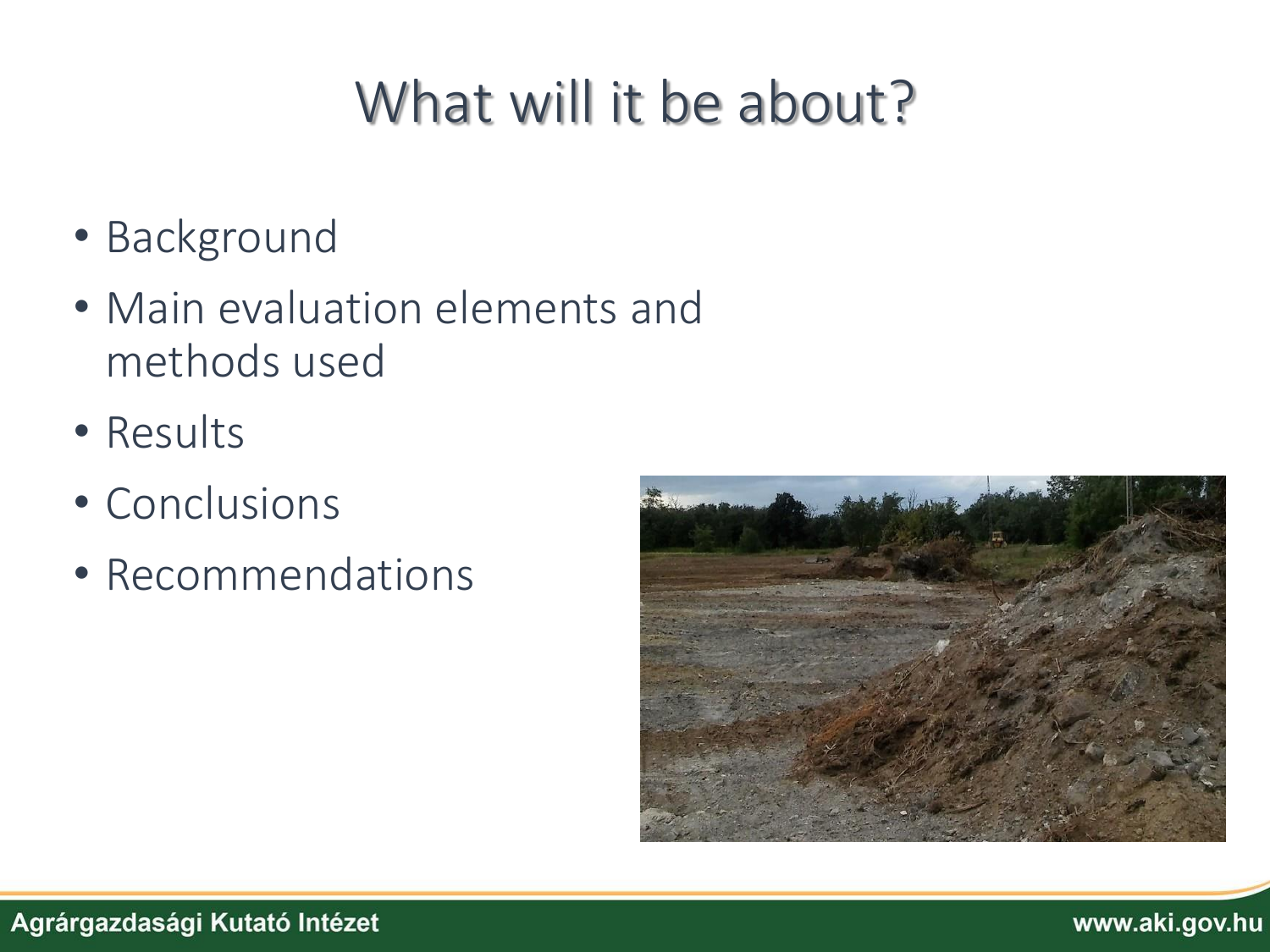# Background

RDP investments' results are significantly affected by…

- o Macroeconomic environment
- o Volume of allocated resources
- o Investment type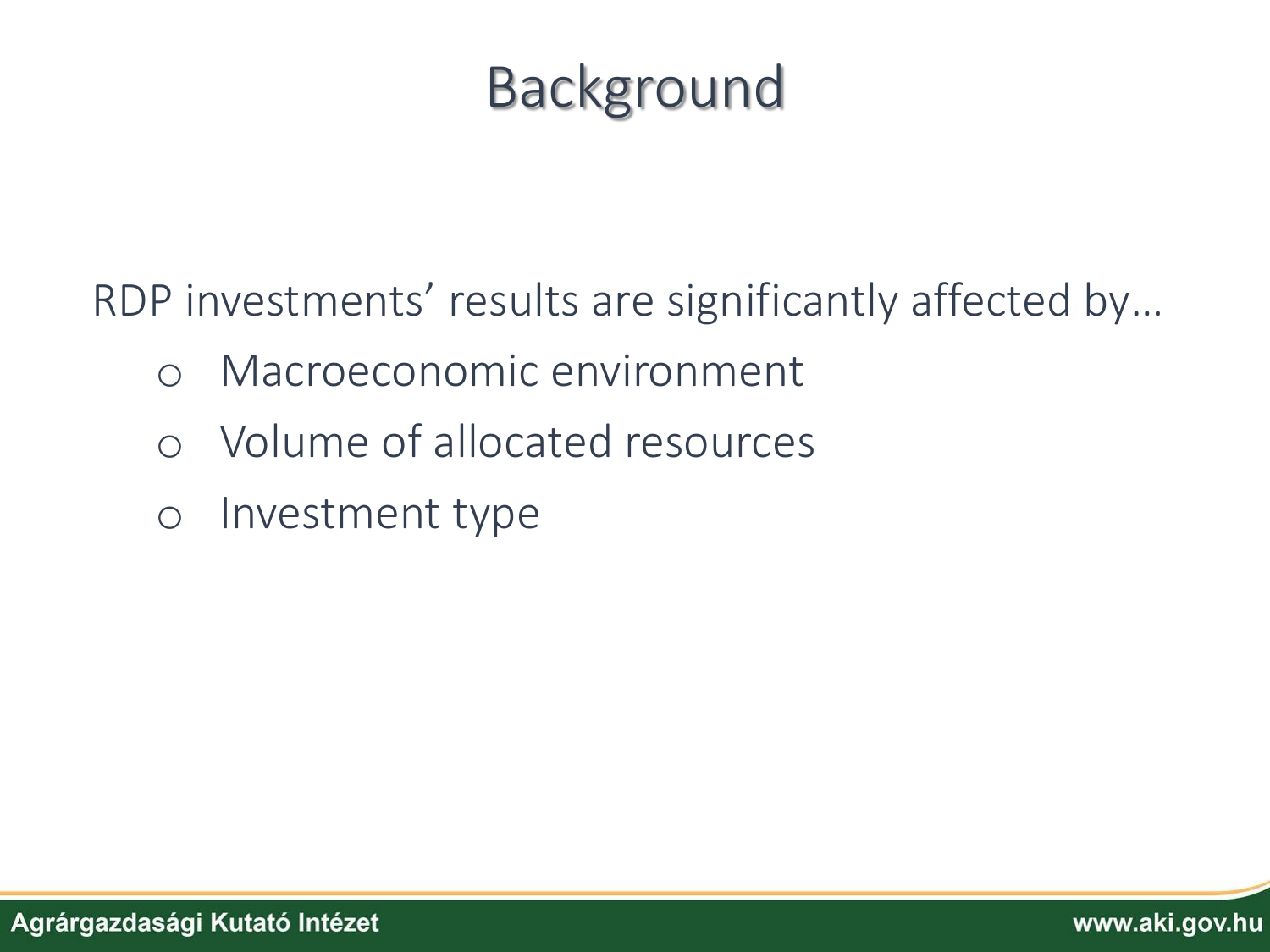# TFP change in agriculture, by farm groups, 2004 to 2017



Source: AKI calculations based on FADN

Agrárgazdasági Kutató Intézet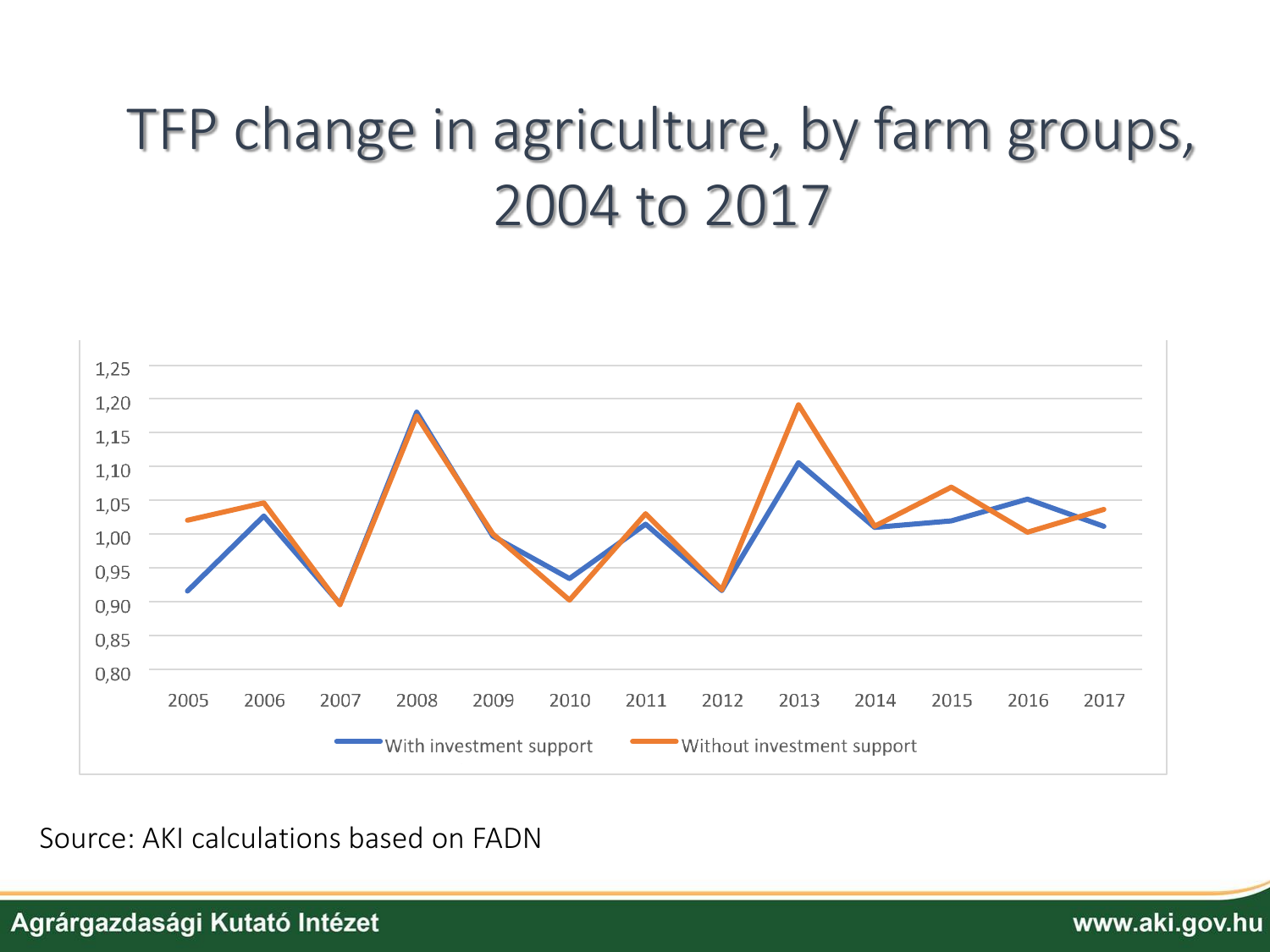# Evaluation elements used

FA P2A, EQ4: To what extent have RDP interventions contributed to improving the economic performance, restructuring and modernization of supported farms in particular through increasing their market participation and agricultural diversification?

### Judgement criteria:

- Agricultural output per annual working unit of supported agricultural holdings has increased
- Farms have been modernized and restructured

### Result Indicators

R1/T4 - % of agriculture holdings with RDP support for investments in restructuring or modernisation

R2 - Change in agricultural output on supported farms/AWU

### Common output indicators

O3 – Number of operations supported O4 – Number of holdings supported for investment in agriculture holdings (for R1)

Common context indicators (for measuring impact)

- CCI 26 Agriculture entrepreneurial income
- CCI 27 Total factor productivity income
- CCI 14 Labour productivity in agriculture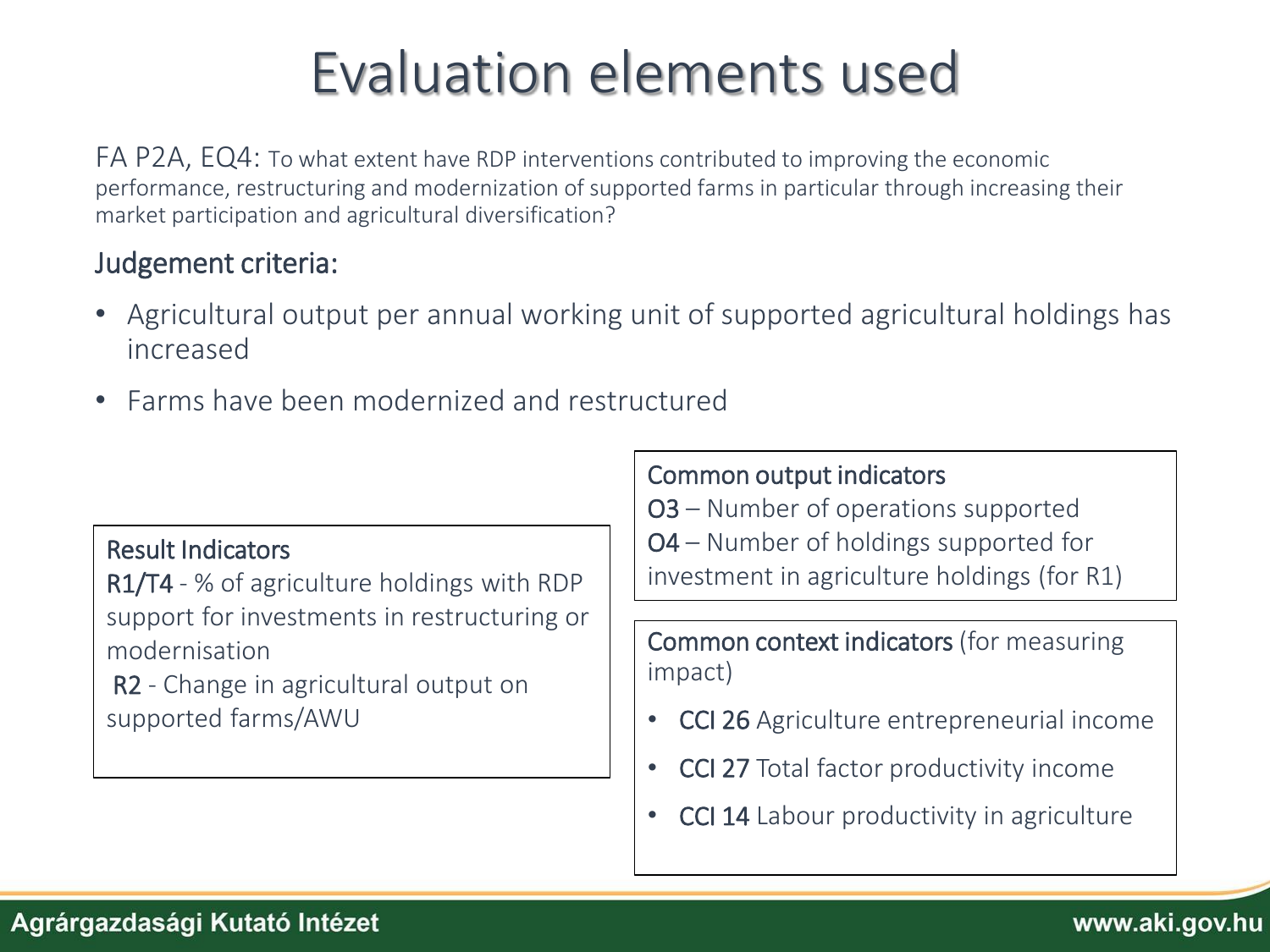### Evaluation methods and data sources used

- Quantitative Method: Propensity Score Matching and Difference in Differences (PSM-DID)
- Data: FADN 2014-2017
- PSM-DID main steps:
- 1. Selection of covariates included in the propensity score calculation (retention of significant variables)
- 2. Calculation of propensity score
- 3. Propensity score stratification, fullfilment of the balancing property test
- 4. Selecting a matching method (nearest neighbour, Kernel, Radius Caliper), pairing control and supported group
- 5. Calculation of the average impact of beneficiaries (ATT)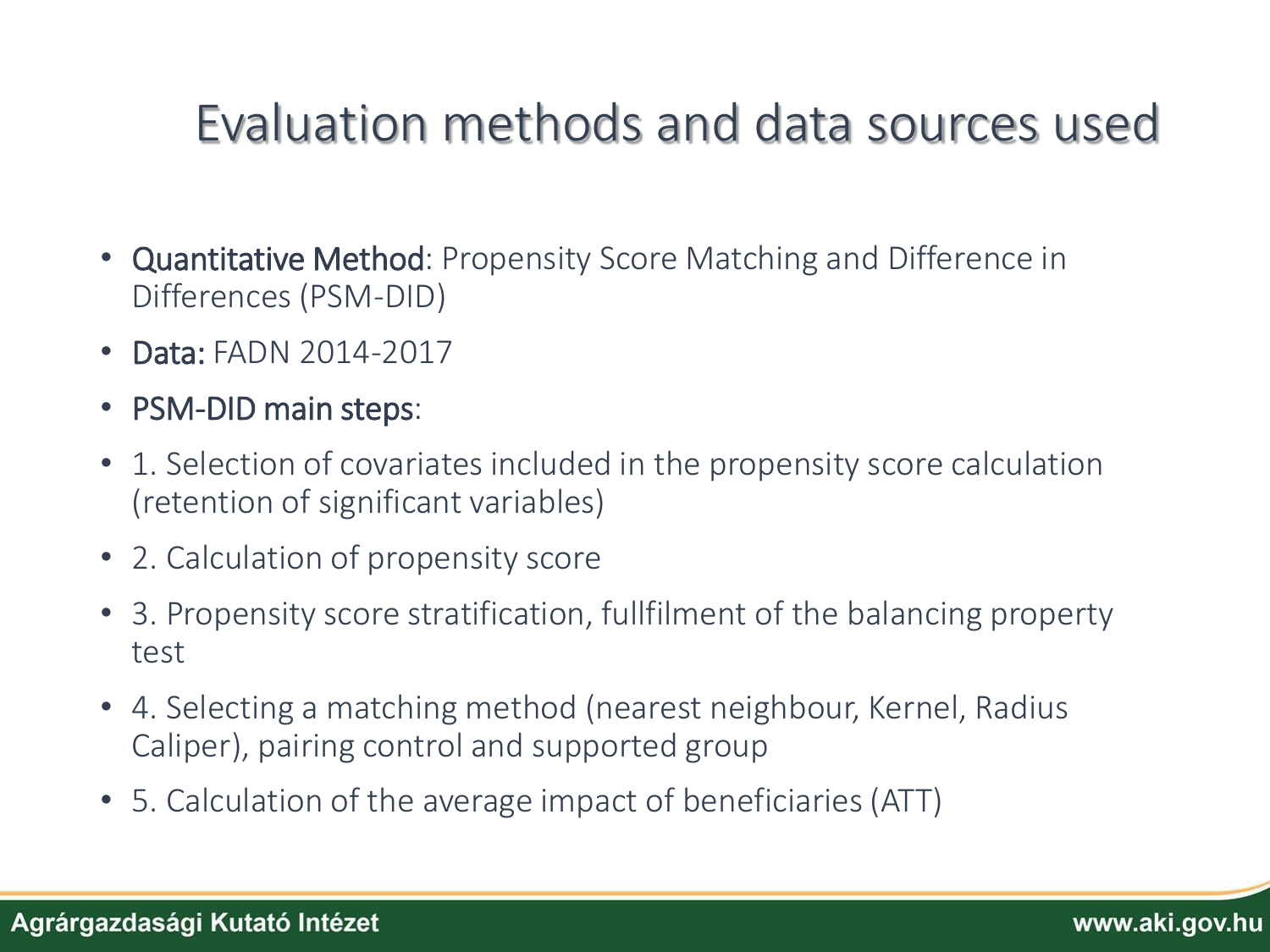## Effects of agricultural investment measures

- Farm entrepreneurial income $\odot$
- Agricultural factor income  $\left(\because\right)$
- TFP change  $\odot$

#### *Impact of investment support on TFP of farms and control group (2014 to 2017)*

|                                       | No.  | Malmquist index $(\% )$ |
|---------------------------------------|------|-------------------------|
| Supported $(1)$                       | 168  | 1,17                    |
| Not supported $(0)$                   | 934  | 1,13                    |
| Average of the whole population $(T)$ | 1102 | 1,14                    |
| Difference $(1-0)$                    |      | 0,03                    |
| Difference $(1-T)$                    |      | 0,03                    |
| Matching supported (1)                | 156  | 1,17                    |
| Matching control $(0)$                | 904  | 1,17                    |
| <b>ATT</b>                            |      | 0,00                    |
| Source: AKI                           |      |                         |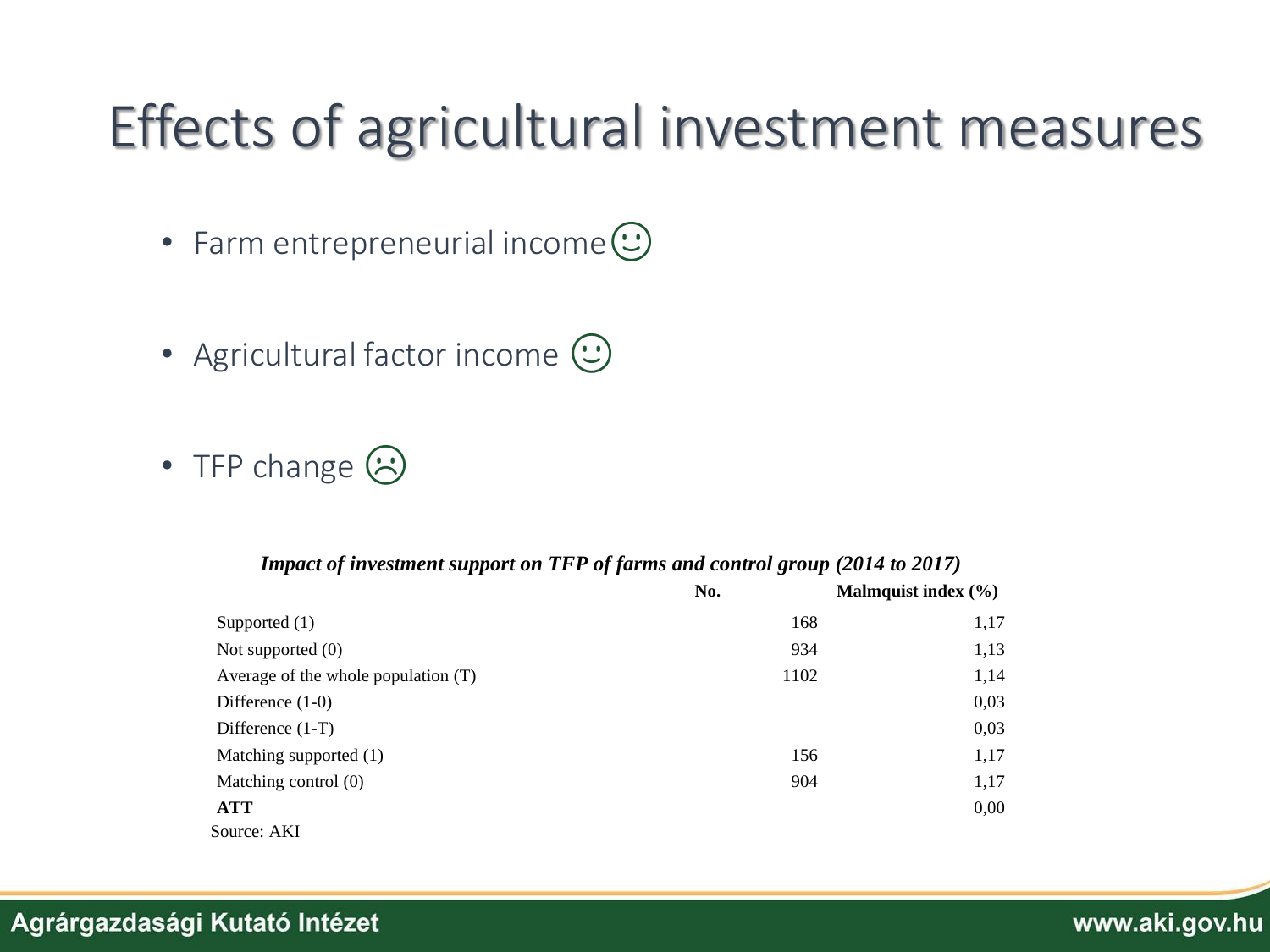# **Conclusions**

- Evaluation of RDP investment measures considered successful
- At measure level, the effectiveness of analysis improves with the sample size
- Measures with higher TFP potential should be promoted for more effective use of resources
- FADN data representativeness on measure level is low
- Robustness of PSM-DiD would increase with the number of treated group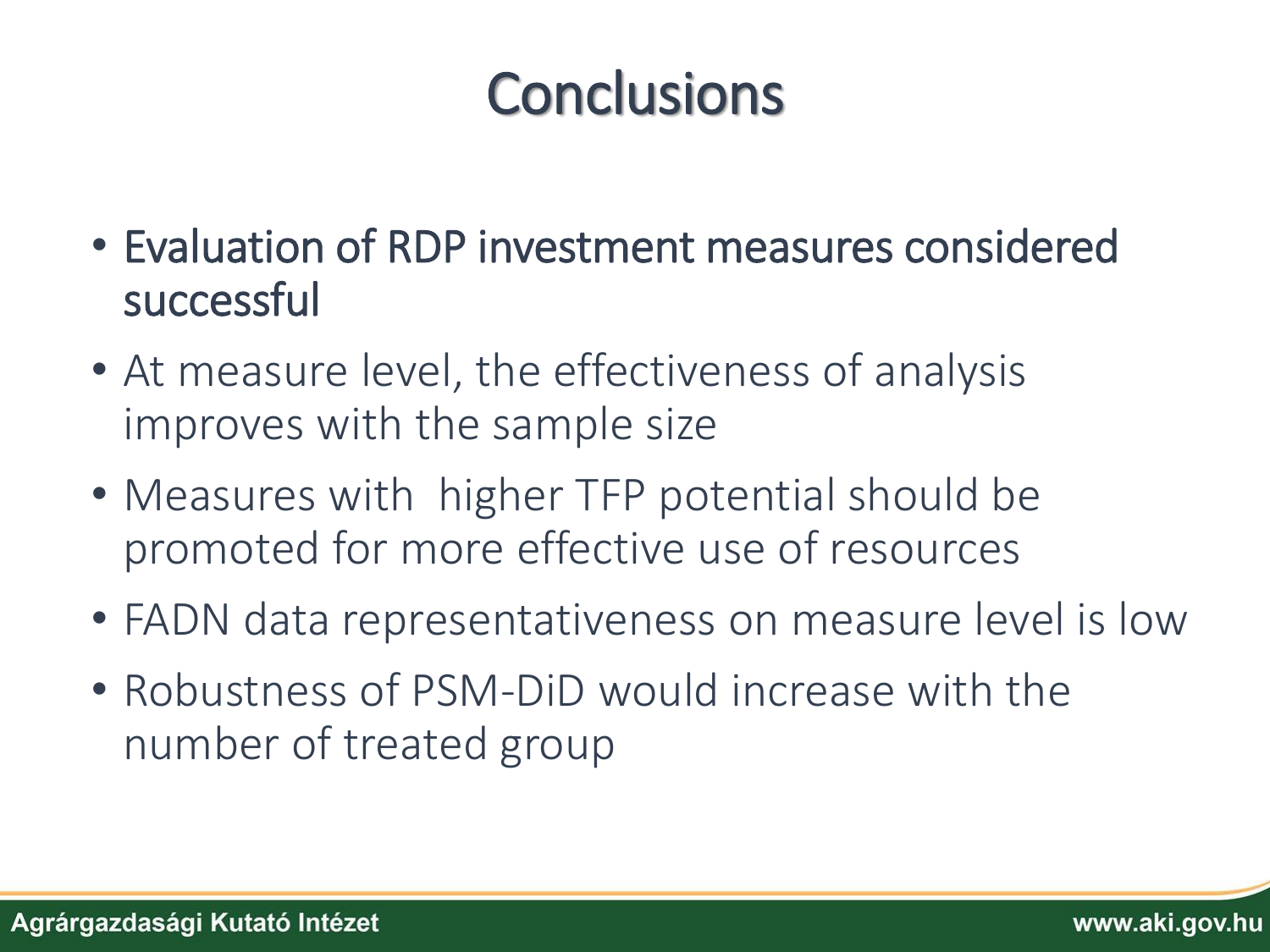## Recommendations

- Ongoing evaluation: experiment on measure level analysis to change to appropriate database (Tax Office). Problem with small private farms without double entry bookkeeping, representativeness issues.
- Ex-post evaluation: PSM-Did method should not change, robustness should increase with population size
- Next programming period: Widen evaluation complexity on competitiveness through inclusion Pillar I measures and trade with EU-27 wide country level comparisons.